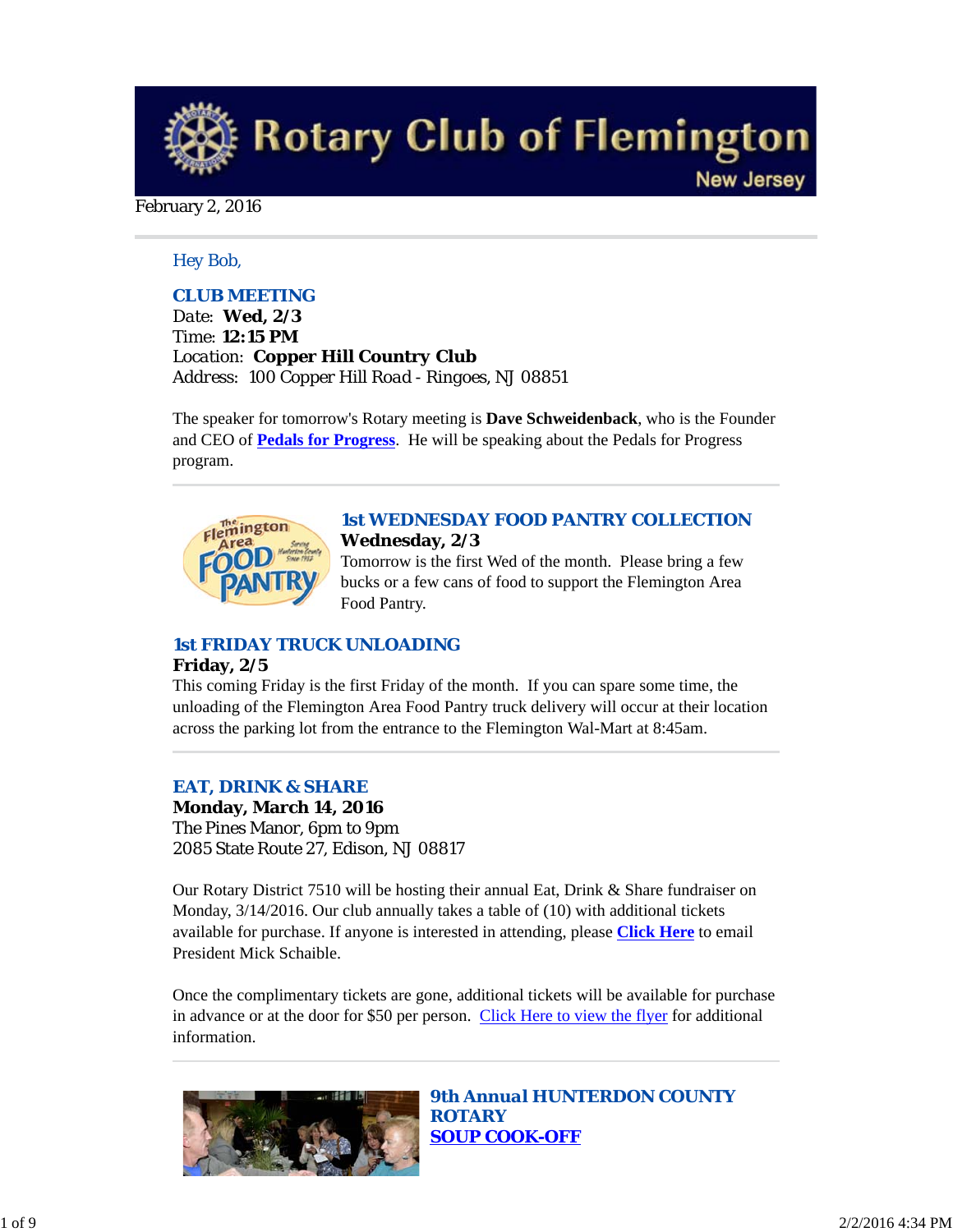

**Monday, February 29, 2016 5:00 to 7:00pm** H.C.R.H.S. Commons 29 Junction Road - Flemington, NJ

Hundreds of soup lovers countywide will attend the event at Hunterdon Regional High School

Commons on Monday, February 29, 2016.

An **admission fee and a food donation to the Food Pantry** entitles you to enjoy sample-size cups of any and all entered soups, plus the opportunity to vote for your favorite. At the end of the evening, two trophies will be awarded, one for PEOPLE'S CHOICE and one for JUDGE'S CHOICE and each champion will have the honor of displaying the coveted SOUPER BOWL TROPHIES in their restaurant for the year. An additional award will be presented for the BEST VISUAL PRESENTATION so be creative in your table presentation. **Click Here** to visit the website for more information.

### **Admission Cost**:

- *Ages 9 & Up*: **\$15 per person** + a **can of food** to donate to the local food pantries.
- *Ages 5 to 8*: **\$5 per person** + a **can of food**.
- *Ages 4 & Younger*: **Free**.

**CLICK HERE** to download a copy of the **Restaurant Registration Form**.

### **RESTAURANT ENTRY DEADLINE IS Early February 2016**

A limit of 20 participating restaurants will be accepted on a first-come, first-served basis. One soup entry per restaurant.

#### **YOUR PARTICIPATION HELPS FIGHT HUNGER IN HUNTERDON!!!**

All net event proceeds will be donated to the Food Pantries of Hunterdon County. The following are the Food Banks supported:

- **Delaware Valley Interfaith Council**
- **Fisherman's Mark**
- **Flemington Area Food Pantry**
- **North Hunterdon Food Pantry**
- **Open Cupboard Food Pantry**
- **Starfish Food Pantry**

#### **Joint Effort by the Hunterdon County Rotary Clubs**

This event is organized and run as a joint effort by the Rotary Clubs of Flemington, Clinton Sunrise, North Hunterdon, Lambertville-New Hope, Whitehouse and the Hunterdon Horizon eClub. We are service clubs dedicated to helping people in our community and throughout the world. The event is held at the end of February in recognition of Rotary International's Anniversary, which had it's very first meeting on February 23, 1905 in Room 711 of the Unity Building in Chicago as convened by Rotary founder Paul P. Harris

Questions? Contact Event Chair, **Mick Schaible** with any questions or comments. He can be reached at **(609)460-4530** or by email at **Soup@FlemingtonRotaryNJ.org**.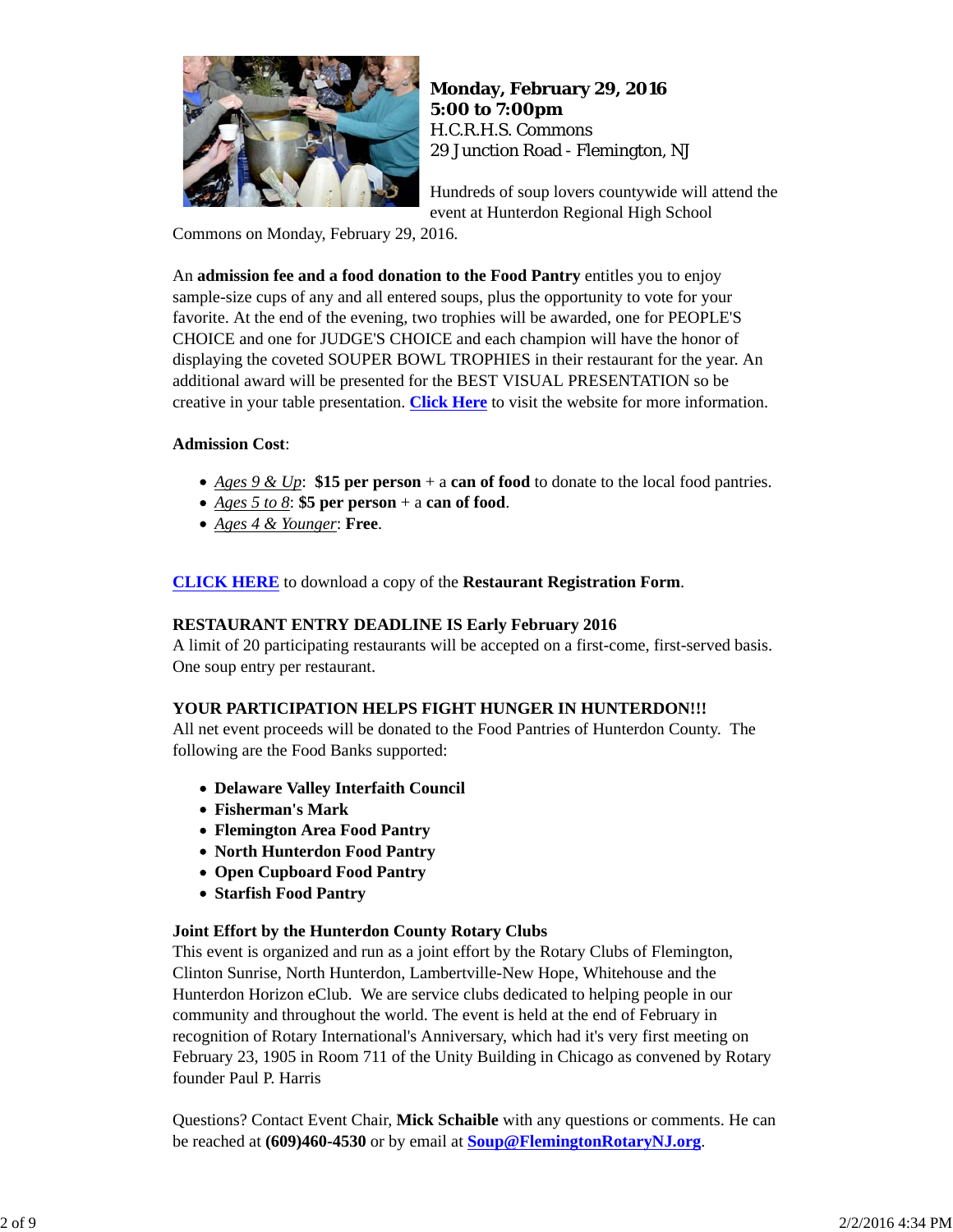# *PROPOSED NEW MEMBER*

## **Nikolaos "Nik" Kritharis**

The Membership Committee and Board have approved **Nikolaos Kritharis** for potential membership in the Rotary Club of Flemington. Nik has been proposed by Darren Loew and has attended several of our club meetings. He would have the proposed classification of "**Dentistry**". Nik is a dentist with Bowden Dental, working with former long time Flemington Rotarian Bob Bowden.

Nik and his wife reside in Somerville, NJ. They are active members of the St. Anna's Greek Orthodox Church here in Flemington. Nik is also an avid sports fan. Nik's wife is also a dentist.

President Mick announced this information at the 1/13/2016 lunch meeting. Members had until the end of business on Tuesday, 1/19/2016 to submit a written objection to the board. Since no objections were received, Nik is eligible for membership and will have his Orientation meeting scheduled.

### *FLU CLINICS AID AREA FOOD PANTRIES* **Press Release from the Clinton Sunrise Rotary Club**

The Rotary Clubs of Hunterdon County distributed over \$5,000 to the following Hunterdon County Food Pantries: Open Cupboard in Clinton, Flemington Food Pantry, Starfish in Whitehouse, St. Edwards in Milford and Fisherman's Mark in Lambertville.

The \$5180 was generated from the Rotary Flu Vaccine Clinics co-sponsored by Dr. Ronald Frank and Dr. Sean Cook. In the past 3 years over \$18,000 of the flu clinic insurance payments were donated to Hunterdon County Food Pantries.

The Rotary Clubs of Hunterdon County are made up of professional and business people dedicated to serving their community. The objective of Rotary is to encourage and foster the ideal of service as a basis of worthy enterprise. The partnership with Dr. Frank and Dr. Cook provide the Clubs an opportunity to bring both health services through the Flu Clinic and to support our common goal to fight "Hunger in Hunterdon." According to Lynn Arnold, Clinic Coordinator from the Clinton Sunrise Rotary, "Not all of our Pantries are subsidized by Norwescap and our smaller pantries rely totally on YOUR donation of money or food to support their mission."

Please consider receiving next year's flu vaccine at one of our convenient clinics and help us reach our goal of \$25,000. There is no cost to you with most major insurances and the insurance payments are donated to the local food pantries.

Thanks, Lu Ann Aversa

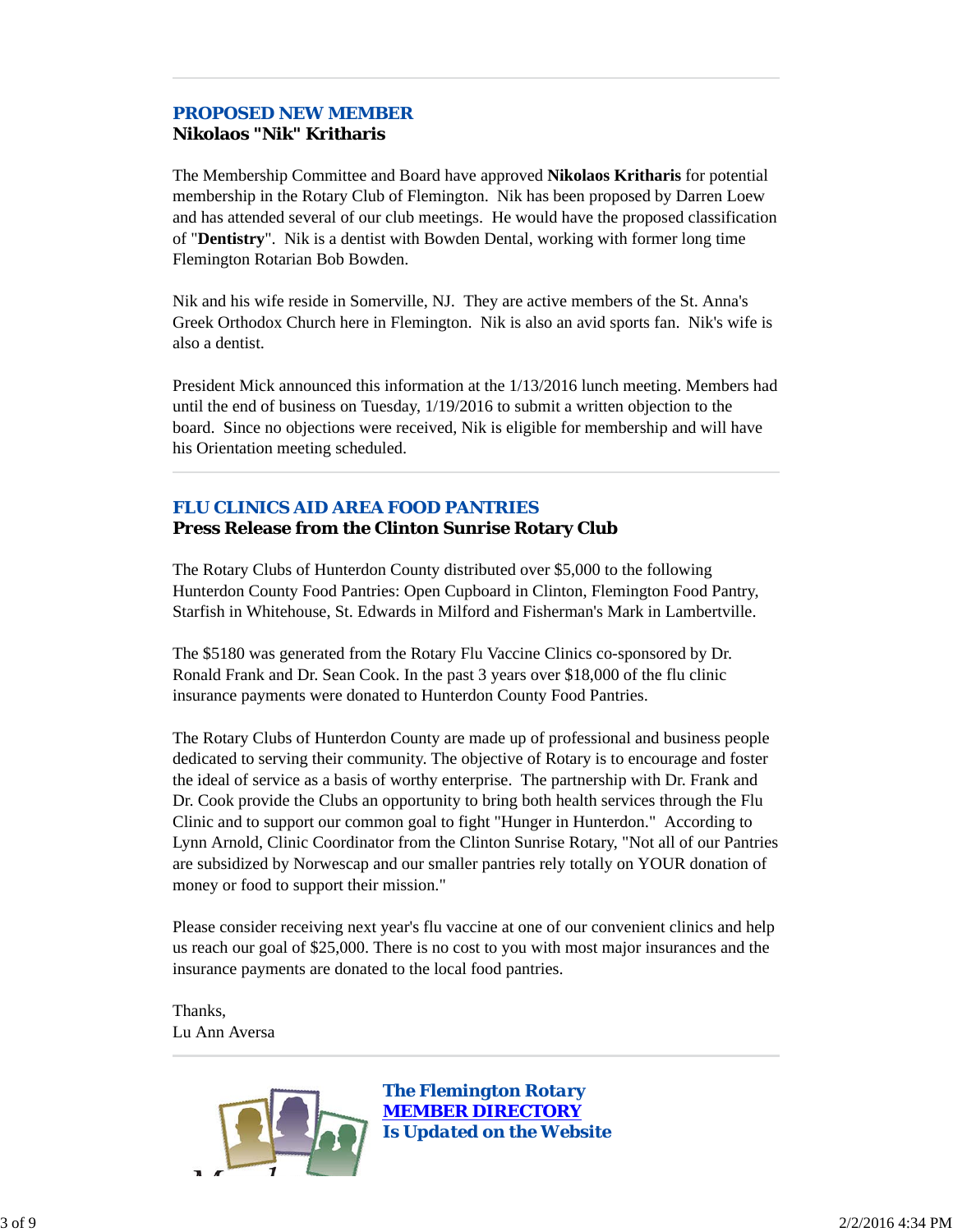

A PDF copy of the Club Directory is now kept on the club website, located on the password protected "**Members Only**" page. To access this, simply goto

**www.FlemingtonRotaryNJ.org** and click on "Members Only" in the upper left. The page is password protected. If you do not have the password, simply email us and request it.

If you see any updates that need to be made (a change of address, email, phone number, something is not listed correctly, etc.), please email Sandy Clark and request any changes to be made. **Click Here** to generate an email to Sandy.

### *SPEAKERS & PROGRAMS BEING SOUGHT*



President Mick is looking for some ideas for upcoming meeting programs and speakers. If you have any leads, please pass them onto Mick Schaible, who will follow-up to schedule the speaker.

**Click here** to generate an email directly to Mick.



### *HUNTERDON COUNTY CHAMBER OF COMMERCE*

As you know, the Rotary Club of Flemington is a member of the H.C. Chamber of Commerce. This enables all Rotarians the ability to attend a Chamber function as a "member". If someone asks you what your business is, you would explain that you are a member representing the Rotary Club of Flemington. **Click Here** to visit the Chamber website for a listing of upcoming events.



### *Jersey Talk Radio - Internet Radio "THE ROTARY HOUR"* **Tuesdays** from **5pm to 6pm**

PDG Megan Jones-Holt is the host of "The Rotary Hour" on the "Jersey Talk Radio" internet radio station. She is always looking for guests to have on the show. If you are intersted, please get in touch with Megan at (908)894-4590 or **mjonesholt@gmail.com**.

**Click Here** to listen to the Internet Radio station from your PC, smart phone, mobile device, etc.



*FLEMINGTON BUSINESS IMPROVEMENT DISTRICT* www.downtownflemington.com

If you would like to learn more about events and activities going on around Flemington, please **CLICK HERE** to visit the Flemington Business Improvement District (BID)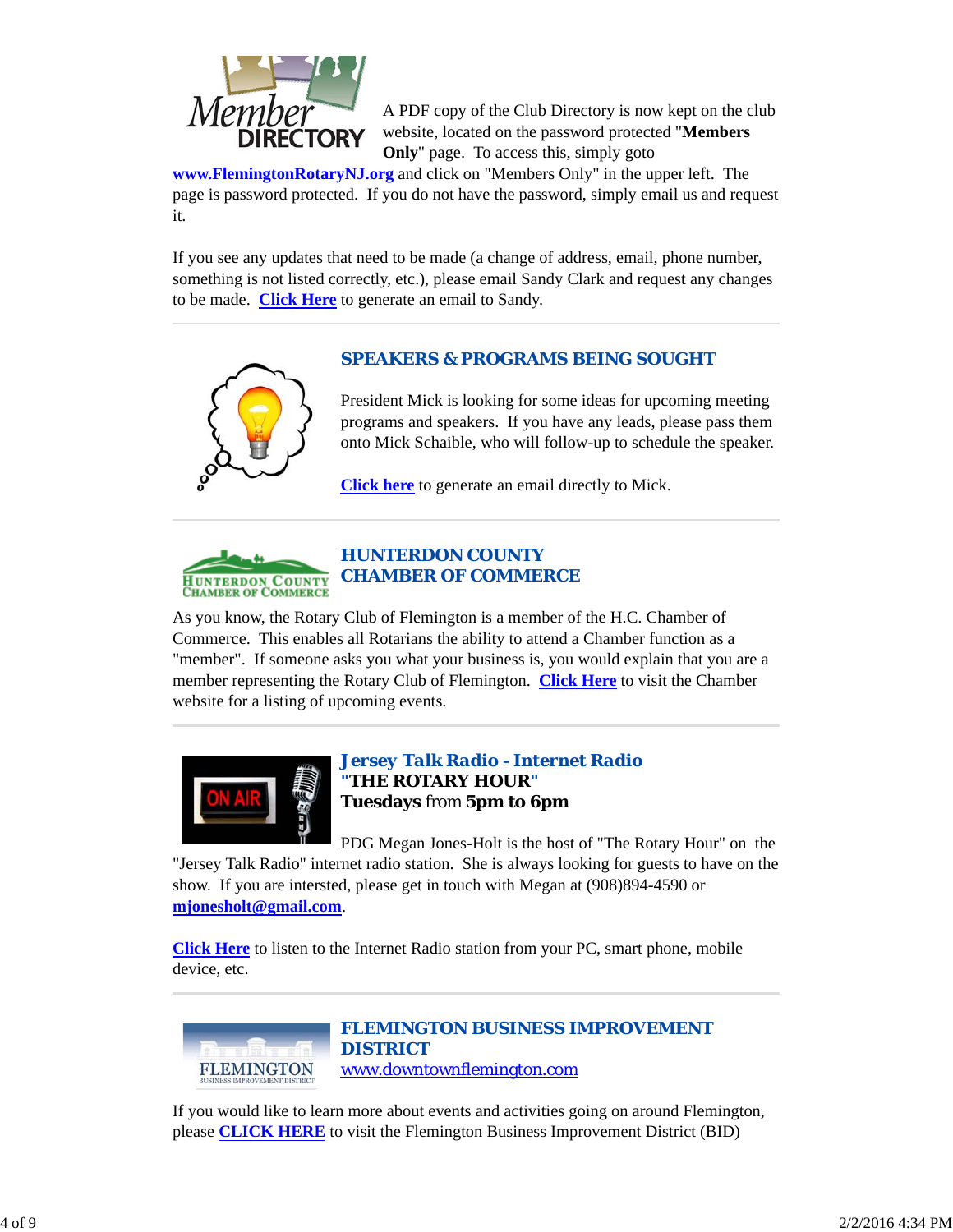website.

#### *ROTARY DISTRICT 7510 NEWS*

**Click Here** to read the current news from our Rotary District 7510.

#### *SPEAKERS & PROGRAMS BEING SOUGHT*

We are always seeking new or creative ideas for upcoming meeting programs and speakers. If you have any leads, please pass them onto Mick Schaible. **Click here** to generate an email directly to Mick.

#### *UPCOMING DATES TO NOTE*

#### **Summary of Upcoming Club Meeting Programs**:

Wed,  $2/03$ : Dave Schweidenback: Pedals for Progress Wed,  $2/10$ : Jennifer Campbell: Classification Talk Wed, 2/17: Frank Banisch, Professional Planner: Update on Flemington + Tracey Alexander, five minutes on March of Dimes Walk Wed, 2/24: TBA

Wed, 3/02: TBA Wed, 3/09: Dave Harkness: Classification Talk Wed, 3/16: TBA Wed, 3/23: TBA Wed, 3/30: TBA

**Next RCOF Board Meeting**: Tues, TBA at 6:00 PM. (Meetings held bi-monthly). Next Membership Meeting: Wed, 2/10/2016 at 1:30 PM (Usually the 2<sup>nd</sup> Wed).

**Upcoming RCOF Club Events, Fundraisers, Fellowship Events, Etc**.: Mon, 2/29: **Hunterdon County Rotary Soup Cook-Off**

#### **Rotary District 7510 Events & Functions:**

Fri, 3/4: President-Elect Training Seminar (PETS 1) - Bridgewater Marriott Hotel 3/18 to 3/19: President-Elect Training Seminar (PETS 2) - Hanover Marriott Hotel Wed, 4/27: District Assembly at 2:30pm - Bridgewater Marriott Hotel May 13-15: **District Conference** at the Inn at Pocono Manor

#### *COMMITTEE LIST:*

**Click Here** to download the listing of all current Club Committee's and its members.

#### *"MEMBERS ONLY" WEBSITE:*

#### **Click Here for the Members Only section of the website to find:**

- 1) The "Membership Proposal Form" to propose a new member.
- 2) New Member Information.
- 3) An Online Copy of the Club Membership Directory.
- 4) A Link to All Photos Albums of the Club.

### *ROTARY WEBSITE LINKS:*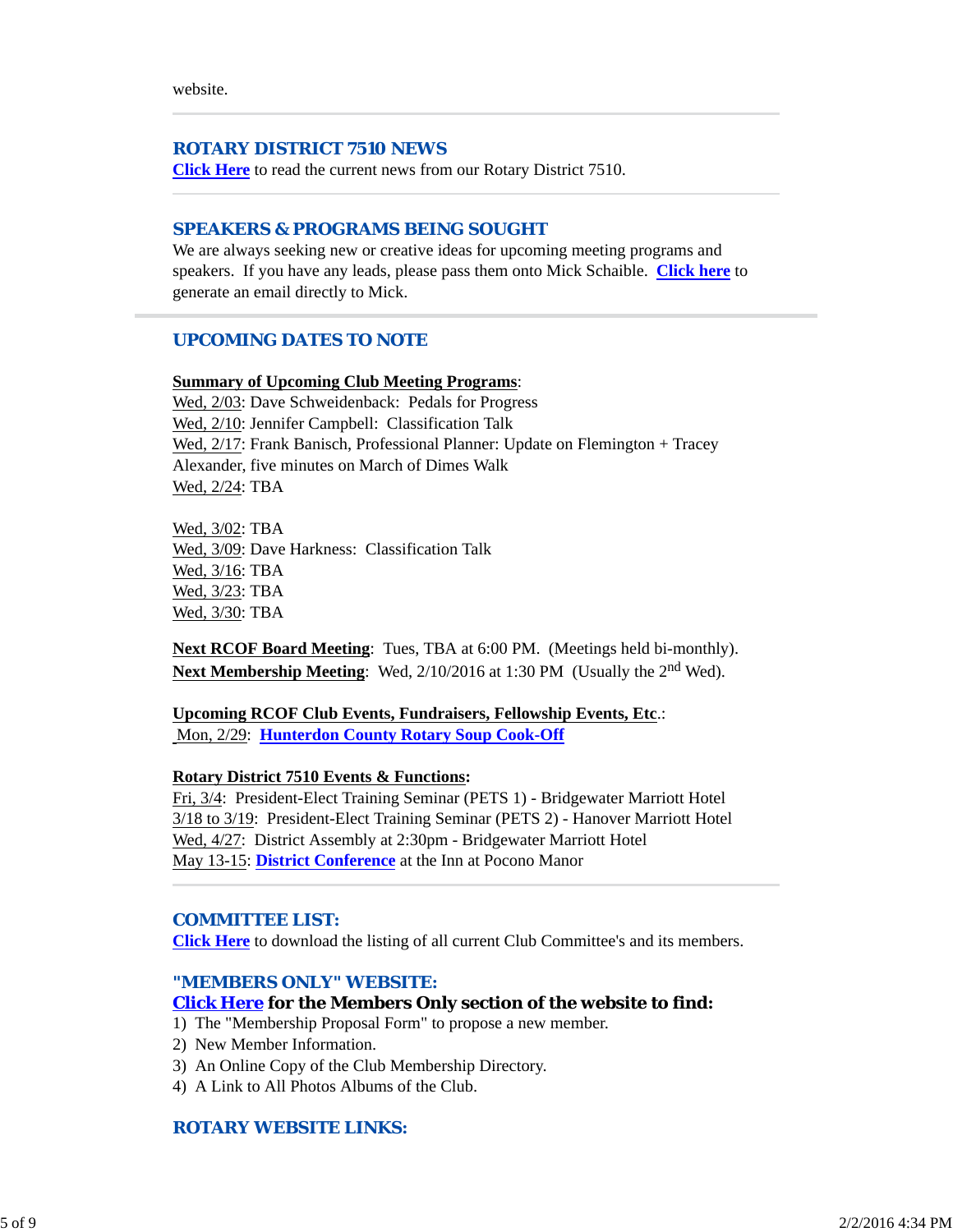### *NEARBY ROTARY CLUB MEETINGS:*

As A Rotarian, you are Welcome to attend a Rotary Club meeting anywhere in the world. Click here for the Rotary Club Locator App. Or see below for some local meetings:

#### Mondays

**Lambertville/New Hope** (6:30 pm) - Lambertville Station Restaurant; 11 Bridge Street, Lambertville NJ 08530

**Piscataway** (12:15 pm) - Radisson Hotel; 21 Kingsbridge Road, Piscataway, NJ 08854

#### Tuesdays

**Whitehouse** (12:15 pm) - Max's 22; 456 Route 22 West, Whitehouse Station, NJ 08889 **Princeton** (12:15 pm) - The Nassau Club; 6 Mercer Street, Princeton, NJ 08540 **Bridgewater-Bound Brook** (12:15 pm) - Arbor Glenn; 100 Monroe St, Bridgewater 08807

#### Wednesdays

**Branchburg Township** (7:30 am): Stoney Brook Grille; 1285 Route 28, North Branch, NJ 08876

**Flemington** (12:15pm): Copper Hill Country Club; 100 Copper Hill Road, Ringoes, NJ 08851

**Hillsborough Township** (6:15 pm): Pheasant's Landing; 311 Amwell Road (Rt. 514), Hillsborough, NJ 08844

#### Thursdays

**Clinton Sunrise** (7:30 am): Clinton Fire Department; New Street, Clinton, NJ 08809 **Somerville/Bridgewater** (12:15 pm): Bridgewater Manor; 1251 US Highway 202/206, Bridgewater, NJ 08807

**Trenton** (12:15 pm): Freddie's Tavern; 12 Railroad Avenue, West Trenton, NJ 08628

#### Fridays

**North Hunterdon** (12:15 pm): Beaver Brook County Club; 25 County Club Drive, Annandale, NJ 08801

**Princeton Corridor** (12:15pm): Hyatt Regency; 102 Carnegie Center, Rt. 1 North, Princeton, NJ 08540

#### eClub

**Rotary eClub of Hunterdon Horizon**: View website for meetings or online makeups.

RI President's Call for Action in **2015-2016**: **"Be A Gift To The World"**

**Rotary Club of Flemington - Our 92nd Year** Founded October 3, 1923 \* Charter #1529 \* District 7510

| Club President  | <b>Mick Schaible</b> |
|-----------------|----------------------|
| President-Elect | <b>D.J.</b> Wright   |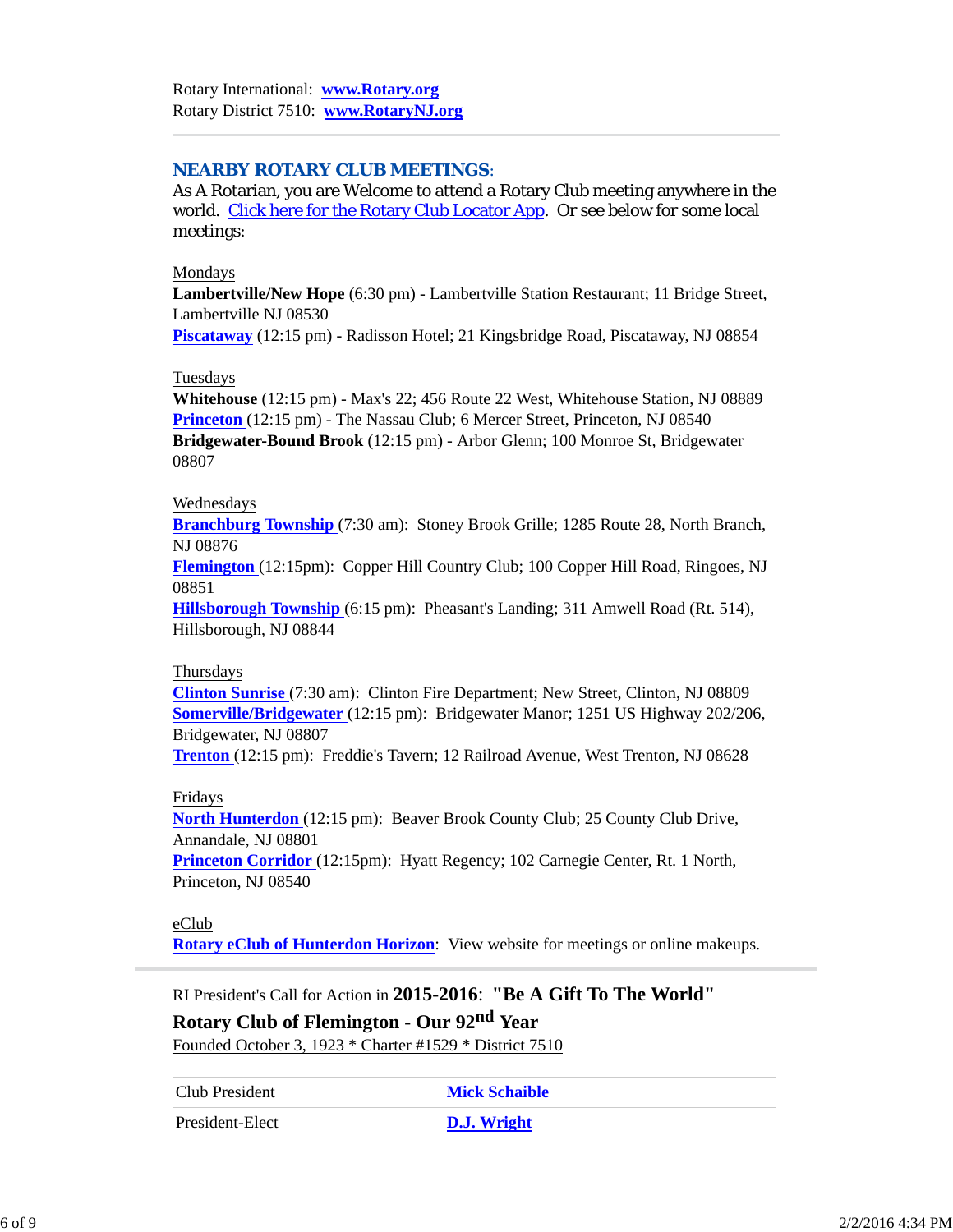| Secretary                                | <b>Chris Steffner</b>                        |
|------------------------------------------|----------------------------------------------|
| Treasurer, General                       | <b>Bob Newland</b>                           |
| Treasurer, Lunch                         | <b>Lynn Hyman</b> (immediate Past-President) |
| <b>Board Member</b>                      | <b>Chris Kamnitsis</b>                       |
| <b>Board Member</b>                      | <b>Joe Ziegler</b>                           |
| Sergeant-at-Arms                         | <b>Jim Davidson</b>                          |
| R.I. President                           | K.R. "Ravi" Ravindran (Sri Lanka)            |
| District Governor (DG)                   | <b>Hal Daume</b> (Berkeley Heights, NJ)      |
| District Governor Elect (DGE)            | <b>Charles Minton</b> (Union, NJ)            |
| District Governor Nomimee (DGN)          | <b>Bob Zeglarski</b> (Roselle-Rosselle Park) |
| <b>Assistant District Governor (ADG)</b> | <b>Albert Varga</b> (Lambertville-New Hope)  |

Club Meetings: **Wednesday, 12:15 pm, Copper Hill Country Club** 100 Copper Hill Road, Ringoes 08551





Be a gift to the world

**MISSION STATEMENT:** The mission of Rotary International is to assist and guide Rotarians and Rotary clubs to accomplish the Object of Rotary to ensure Rotary's continuing relevance and to help build a better world, emphasizing service activities by individuals and groups that enhance the quality of life and human dignity, encouraging high ethical standards, and creating greater understanding among all people to advance the search for peace in the world.

**THE OBJECT OF ROTARY:** The object of Rotary is to encourage and foster the ideal of service as a basis of worthy enterprise and, in particular, to encourage and foster:

**1st**: The development of acquaintance as an opportunity for service;

**2nd**: High ethical standards in business and professions, the recognition of the worthiness of all useful occupations, and the dignifying of each Rotarian's occupation as an opportunity to serve society;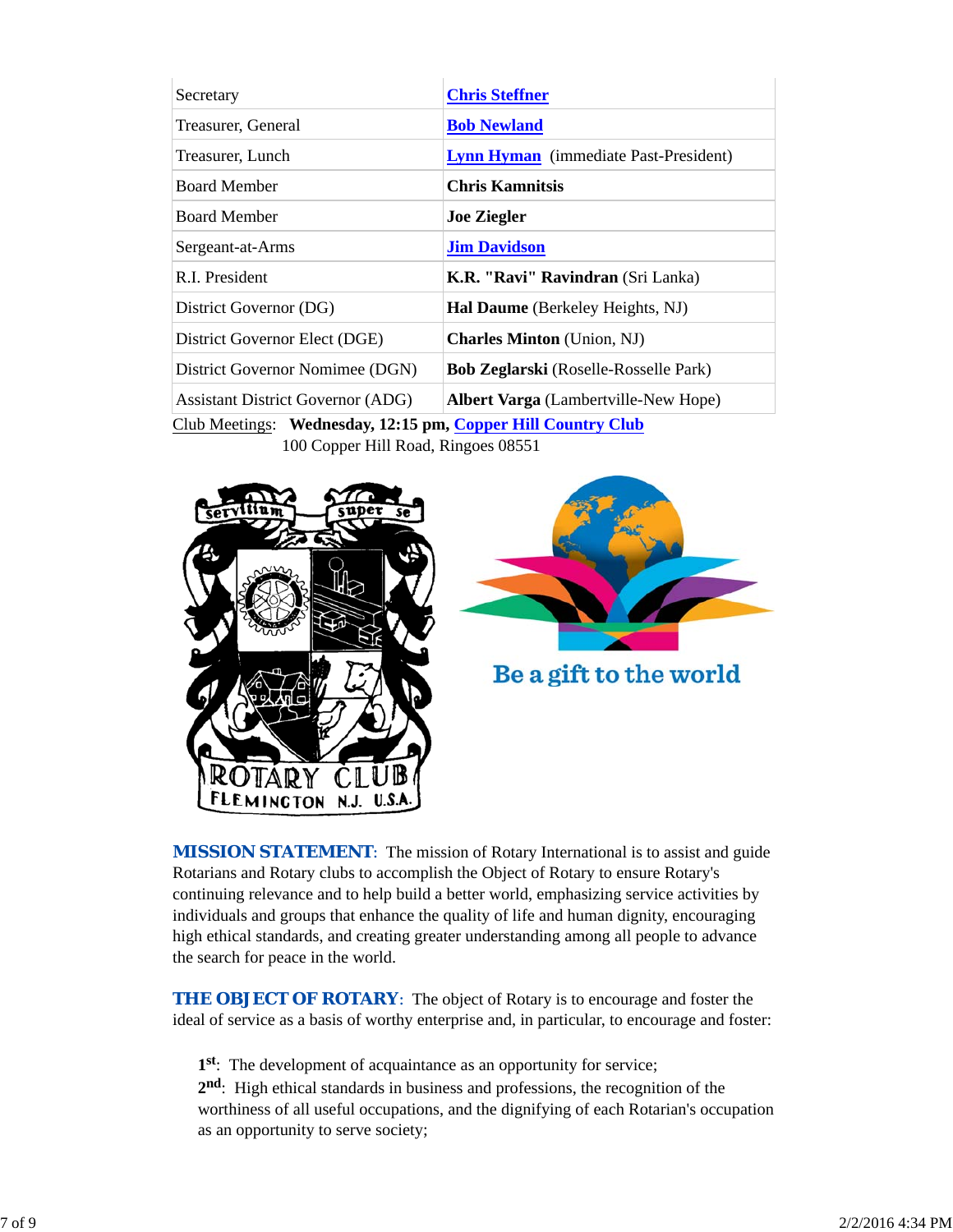**3rd**: The application of the ideal of service in each Rotarian's personal, business and community life;

**4th**: The advancement of international understanding, goodwill, and peace through a world fellowship of business and professional persons united in the ideal of service.

### **THE 4-WAY TEST:** "Of the things we think, say or do:

- **1st**: Is it the Truth?
- 2<sup>nd</sup>: Is it Fair to all concerned?
- **3rd**: Will it build goodwill and better friendships?
- **4th**: Will it be beneficial to all concerned?"

### *ROTARY's AVENUE'S OF SERVICE*:

**1)** Through **Club Service**, we have fun, build lasting friendships, and make sure that our club runs well.

**2)** Through **Vocational Service**, we volunteer our professional skills to serve others and promote integrity in everything we do.

**3)** Through **Community Service**, we address local needs and work with our community to bring lasting improvements.

**4)** Through **International Service**, we meet humanitarian needs around the globe and promote world understanding and peace.

**5)** Through **Youth Service**, we work with young people to help them become the next generation of leaders, visionaries, and peacemakers.

### **2015-2016 CLUB MEMBER ROSTER Rotary Club of Flemington, NJ**

Current Number of Members: 42

| <b>Rotarian</b>                   | <b>Member Since</b> | <b>Classification</b>                    |
|-----------------------------------|---------------------|------------------------------------------|
| Black, Bruce B.                   | 2007                | <b>Health and Fitness</b>                |
| Bohler, Herbert C. (Herb)         | 1977                | <b>Specialty Advertising</b>             |
| <b>Campbell, Jennifer</b>         | 2015                | <b>General Practice</b>                  |
| Chittenden, Robert L. (Bob)       | 2003                | M.E.F.P. Consulting Engineering          |
| Clark, Arthur L. (Sandy)          | 1987                | Printing                                 |
| Davidson, James G. (Jim)          | 2002                | <b>Rubber Products</b>                   |
| del Campo, Ann                    | 2016                | <b>Scientist &amp; Farmer</b>            |
| Ferrari, Frederick J. (Fred)      | 1964                | Orthodontia                              |
| Fisher, Charles H. (Charlie)      | 1961                | <b>Funeral Services</b>                  |
| Fisher, Thomas H. (Tom)           | 2012                | <b>Property &amp; Casualty Insurance</b> |
| Harkness, David W. (Dave)         | 2015                | <b>Hospital Affairs</b>                  |
| Harrison, Jeffrey (Jeff)          | 1996                | Psychotherapy                            |
| Hyman, Lynn                       | 2010                | Retail Banking                           |
| Kamnitsis, Christopher P. (Chris) | 2001                | <b>Financial Planning</b>                |
| Kavanagh, Michele                 | 2013                | <b>Community Banking</b>                 |
| Liebross, Ira                     | 1997                | <b>Family Medicine</b>                   |
| Loew, Darren                      | 2002                | Orthodontics                             |
| Martin, Teresa (Terry)            | 1993                | Solid Waste/Recycling                    |
| Mazujian, Harry                   | 2004                | Clergy                                   |